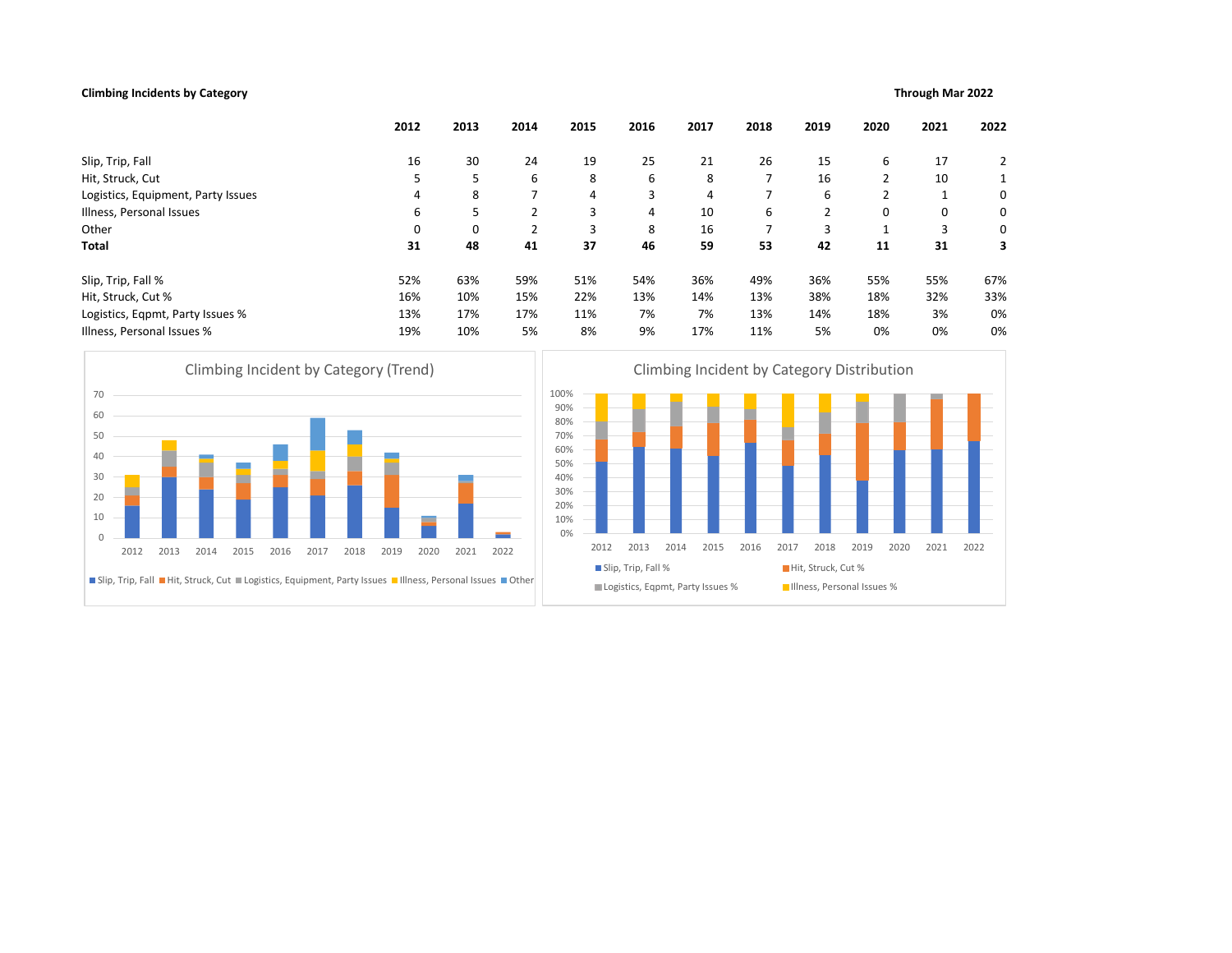# Climbing Incident Rates by Category Through Mar 2022

|                                                                              | 2012         | 2013                     | 2014 | 2015                                           | 2016 | 2017                                                         | 2018             | 2019         | 2020                     | 2021                          | 2022       |
|------------------------------------------------------------------------------|--------------|--------------------------|------|------------------------------------------------|------|--------------------------------------------------------------|------------------|--------------|--------------------------|-------------------------------|------------|
| Slip, Trip, Fall                                                             | 4.0          | 6.9                      | 6.4  | 4.7                                            | 6.0  | 4.8                                                          | 6.0              | 3.9          | 8.7                      |                               | 5.5<br>6.5 |
| Hit, Struck, Cut                                                             | 1.2          | 1.2                      | 1.6  | 2.0                                            | 1.4  | 1.8                                                          | 1.6              | 4.1          | 2.9                      |                               | 3.8<br>2.7 |
| Logistics, Eqpt, Party Issues                                                | 1.0          | 1.8                      | 1.9  | 1.0                                            | 0.7  | 0.9                                                          | 1.6              | 1.6          | 2.9                      |                               | 0.4        |
| Illness, Personal (cndtng, skills)                                           | 1.5          | 1.2                      | 0.5  | 0.7                                            | 1.0  | 2.3                                                          | 1.4              | 0.5          | $\overline{\phantom{a}}$ | $\overline{\phantom{a}}$      |            |
| Other                                                                        |              | $\overline{\phantom{a}}$ | 0.5  | 0.7                                            | 1.9  | 3.7                                                          | 1.6              | 0.8          | 1.4                      |                               | 1.1        |
| Total                                                                        | 7.7          | 11.1                     | 10.9 | 9.1                                            | 11.1 | 13.6                                                         | 12.3             | 10.9         | 15.9                     | 11.8                          | 8.2        |
| Slip, Trip, Fall                                                             | 52%          | 63%                      | 59%  | 51%                                            | 54%  | 36%                                                          | 49%              | 36%          | 55%                      |                               | 67%<br>55% |
| Hit, Struck, Cut                                                             | 16%          | 10%                      | 15%  | 22%                                            | 13%  | 14%                                                          | 13%              | 38%          | 18%                      |                               | 33%<br>32% |
| Logistics, Eqpt, Party Issues                                                | 13%          | 17%                      | 17%  | 11%                                            | 7%   | 7%                                                           | 13%              | 14%          | 18%                      |                               | 0%<br>3%   |
| Illness, Personal (cndtng, skills)                                           | 19%          | 10%                      | 5%   | 8%                                             | 9%   | 17%                                                          | 11%              | 5%           | 0%                       |                               | 0%<br>0%   |
| Other                                                                        | 0%           | 0%                       | 5%   | 8%                                             | 17%  | 27%                                                          | 13%              | 7%           | 9%                       |                               | 0%<br>10%  |
| <b>Climbing Incident Category Rate Trends</b><br>20.0<br>15.0<br>10.0<br>5.0 |              |                          |      | 100%<br>80%<br>60%<br>40%<br>20%<br>0%<br>2012 | 2013 | Climbing Incident Category Rate Distribution<br>2014<br>2015 | 2016             | 2017<br>2018 | 2019                     | 2020<br>2021                  | 2022       |
|                                                                              | 2019<br>2020 | 2021                     | 2022 | Slip, Trip, Fall                               |      |                                                              | Hit, Struck, Cut |              |                          | Logistics, Eqpt, Party Issues |            |
| 2014<br>2018<br>2012<br>2013<br>2015<br>2016<br>2017                         |              |                          |      |                                                |      |                                                              |                  |              |                          |                               |            |



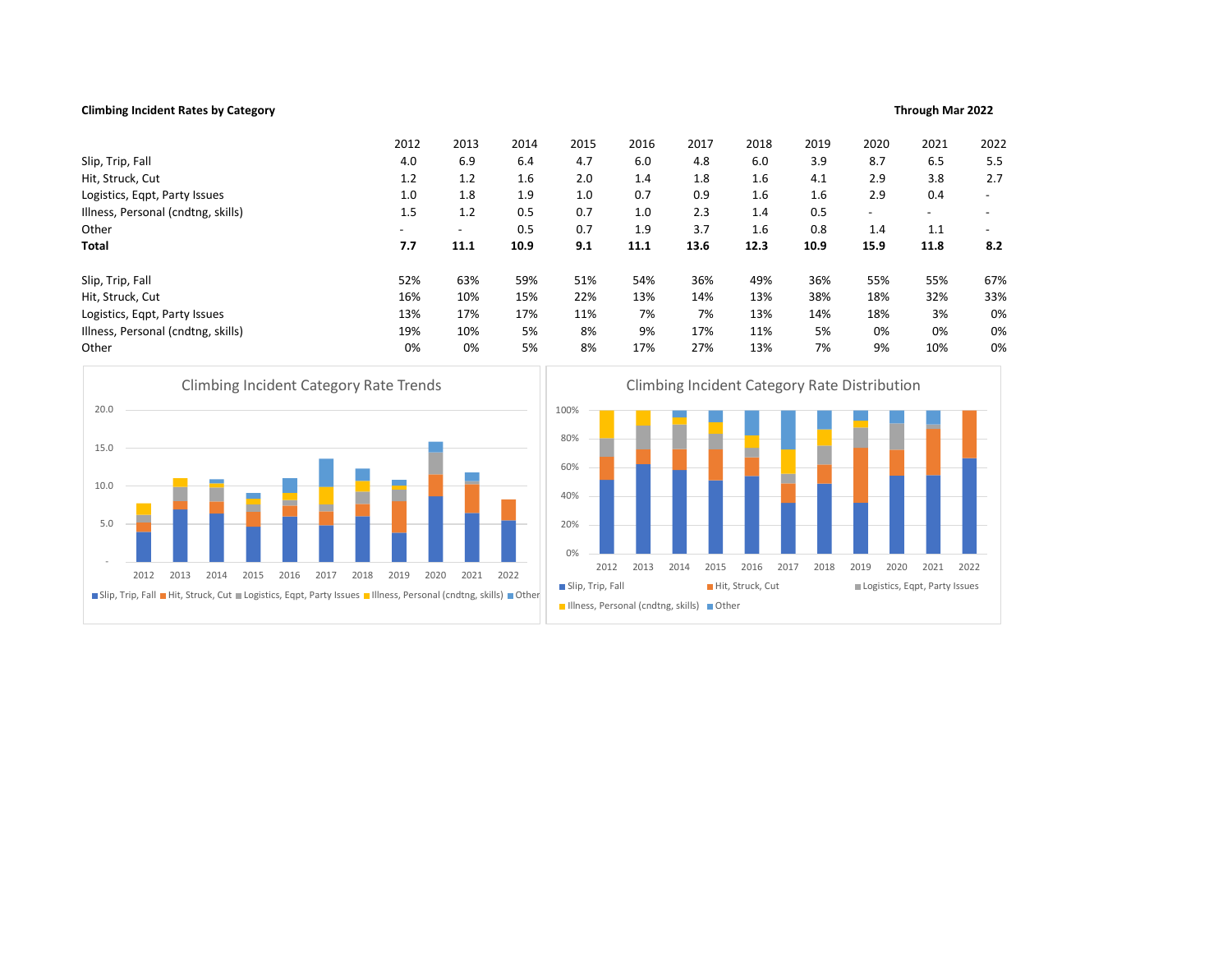# Climbing Incidents by Severity Through Mar 2022

| CMS<br>15<br>15<br>9<br>7<br>7<br>5<br>10<br>11<br>13<br>$\overline{2}$<br>Minor<br>21<br>32<br>26<br>23<br>21<br>25<br>27<br>21<br>$\overline{2}$<br>13<br>$\overline{2}$<br>6<br>Near Miss, Safe Concern<br>$\mathbf 0$<br>$\mathbf 0$<br>10<br>17<br>15<br>12<br>12<br>0<br>3<br>Assistance Given<br>$\mathbf 0$<br>0<br>0<br>0<br>4<br>3<br>1<br>1<br>1<br>Information, Other<br>$\mathbf 0$<br>3<br>0<br>0<br>0<br>0<br>1<br>1<br>1<br>1<br><b>Total</b><br>31<br>48<br>41<br>37<br>46<br>59<br>53<br>42<br>11<br>31<br>CMS%<br>31%<br>37%<br>24%<br>16%<br>32%<br>24%<br>22%<br>13%<br>17%<br>18%<br>Minor %<br>46%<br>42%<br>50%<br>68%<br>67%<br>63%<br>62%<br>51%<br>18%<br>42%<br>Near Miss, Safety Concern %<br>0%<br>0%<br>5%<br>22%<br>29%<br>28%<br>29%<br>55%<br>39%<br>0%<br><b>Assistance Given %</b><br>8%<br>9%<br>0%<br>2%<br>0%<br>5%<br>2%<br>2%<br>0%<br>0%<br>Information, Other %<br>0%<br>0%<br>0%<br>0%<br>6%<br>3%<br>0%<br>2%<br>2%<br>9%<br>Climbing Incident by Severity (Trend)<br>Climbing Incident by Severity (Distribution)<br>100%<br>70<br>90%<br>60<br>80%<br>50<br>70%<br>40<br>60%<br>50%<br>30<br>40%<br>20<br>30%<br>10<br>20%<br>10%<br>$\mathbb O$<br>2013<br>2014<br>2015<br>2016<br>2017<br>2018<br>2019<br>2020<br>2021<br>2012<br>2022<br>0%<br>Near Miss, Safe Concern Assistance Given Information, Other<br>$\blacksquare$ CMS<br><b>■</b> Minor<br>■ CMS ■ Minor ■ Near Miss, Safe Concern ■ Assistance Given ■ Information, Other<br>п |  | 2012 | 2013 | 2014 | 2015 | 2016 | 2017 | 2018 | 2019 | 2020 | 2021 | 2022 |
|----------------------------------------------------------------------------------------------------------------------------------------------------------------------------------------------------------------------------------------------------------------------------------------------------------------------------------------------------------------------------------------------------------------------------------------------------------------------------------------------------------------------------------------------------------------------------------------------------------------------------------------------------------------------------------------------------------------------------------------------------------------------------------------------------------------------------------------------------------------------------------------------------------------------------------------------------------------------------------------------------------------------------------------------------------------------------------------------------------------------------------------------------------------------------------------------------------------------------------------------------------------------------------------------------------------------------------------------------------------------------------------------------------------------------------------------------------------------------------------------|--|------|------|------|------|------|------|------|------|------|------|------|
|                                                                                                                                                                                                                                                                                                                                                                                                                                                                                                                                                                                                                                                                                                                                                                                                                                                                                                                                                                                                                                                                                                                                                                                                                                                                                                                                                                                                                                                                                              |  |      |      |      |      |      |      |      |      |      |      | 0    |
|                                                                                                                                                                                                                                                                                                                                                                                                                                                                                                                                                                                                                                                                                                                                                                                                                                                                                                                                                                                                                                                                                                                                                                                                                                                                                                                                                                                                                                                                                              |  |      |      |      |      |      |      |      |      |      |      | 3    |
|                                                                                                                                                                                                                                                                                                                                                                                                                                                                                                                                                                                                                                                                                                                                                                                                                                                                                                                                                                                                                                                                                                                                                                                                                                                                                                                                                                                                                                                                                              |  |      |      |      |      |      |      |      |      |      |      | 0    |
|                                                                                                                                                                                                                                                                                                                                                                                                                                                                                                                                                                                                                                                                                                                                                                                                                                                                                                                                                                                                                                                                                                                                                                                                                                                                                                                                                                                                                                                                                              |  |      |      |      |      |      |      |      |      |      |      | 0    |
|                                                                                                                                                                                                                                                                                                                                                                                                                                                                                                                                                                                                                                                                                                                                                                                                                                                                                                                                                                                                                                                                                                                                                                                                                                                                                                                                                                                                                                                                                              |  |      |      |      |      |      |      |      |      |      |      | 0    |
|                                                                                                                                                                                                                                                                                                                                                                                                                                                                                                                                                                                                                                                                                                                                                                                                                                                                                                                                                                                                                                                                                                                                                                                                                                                                                                                                                                                                                                                                                              |  |      |      |      |      |      |      |      |      |      |      | 3    |
|                                                                                                                                                                                                                                                                                                                                                                                                                                                                                                                                                                                                                                                                                                                                                                                                                                                                                                                                                                                                                                                                                                                                                                                                                                                                                                                                                                                                                                                                                              |  |      |      |      |      |      |      |      |      |      |      | 0%   |
|                                                                                                                                                                                                                                                                                                                                                                                                                                                                                                                                                                                                                                                                                                                                                                                                                                                                                                                                                                                                                                                                                                                                                                                                                                                                                                                                                                                                                                                                                              |  |      |      |      |      |      |      |      |      |      |      | 100% |
|                                                                                                                                                                                                                                                                                                                                                                                                                                                                                                                                                                                                                                                                                                                                                                                                                                                                                                                                                                                                                                                                                                                                                                                                                                                                                                                                                                                                                                                                                              |  |      |      |      |      |      |      |      |      |      |      | 0%   |
|                                                                                                                                                                                                                                                                                                                                                                                                                                                                                                                                                                                                                                                                                                                                                                                                                                                                                                                                                                                                                                                                                                                                                                                                                                                                                                                                                                                                                                                                                              |  |      |      |      |      |      |      |      |      |      |      | 0%   |
|                                                                                                                                                                                                                                                                                                                                                                                                                                                                                                                                                                                                                                                                                                                                                                                                                                                                                                                                                                                                                                                                                                                                                                                                                                                                                                                                                                                                                                                                                              |  |      |      |      |      |      |      |      |      |      |      | 0%   |
|                                                                                                                                                                                                                                                                                                                                                                                                                                                                                                                                                                                                                                                                                                                                                                                                                                                                                                                                                                                                                                                                                                                                                                                                                                                                                                                                                                                                                                                                                              |  |      |      |      |      |      |      |      |      |      |      |      |
|                                                                                                                                                                                                                                                                                                                                                                                                                                                                                                                                                                                                                                                                                                                                                                                                                                                                                                                                                                                                                                                                                                                                                                                                                                                                                                                                                                                                                                                                                              |  |      |      |      |      |      |      |      |      |      |      |      |